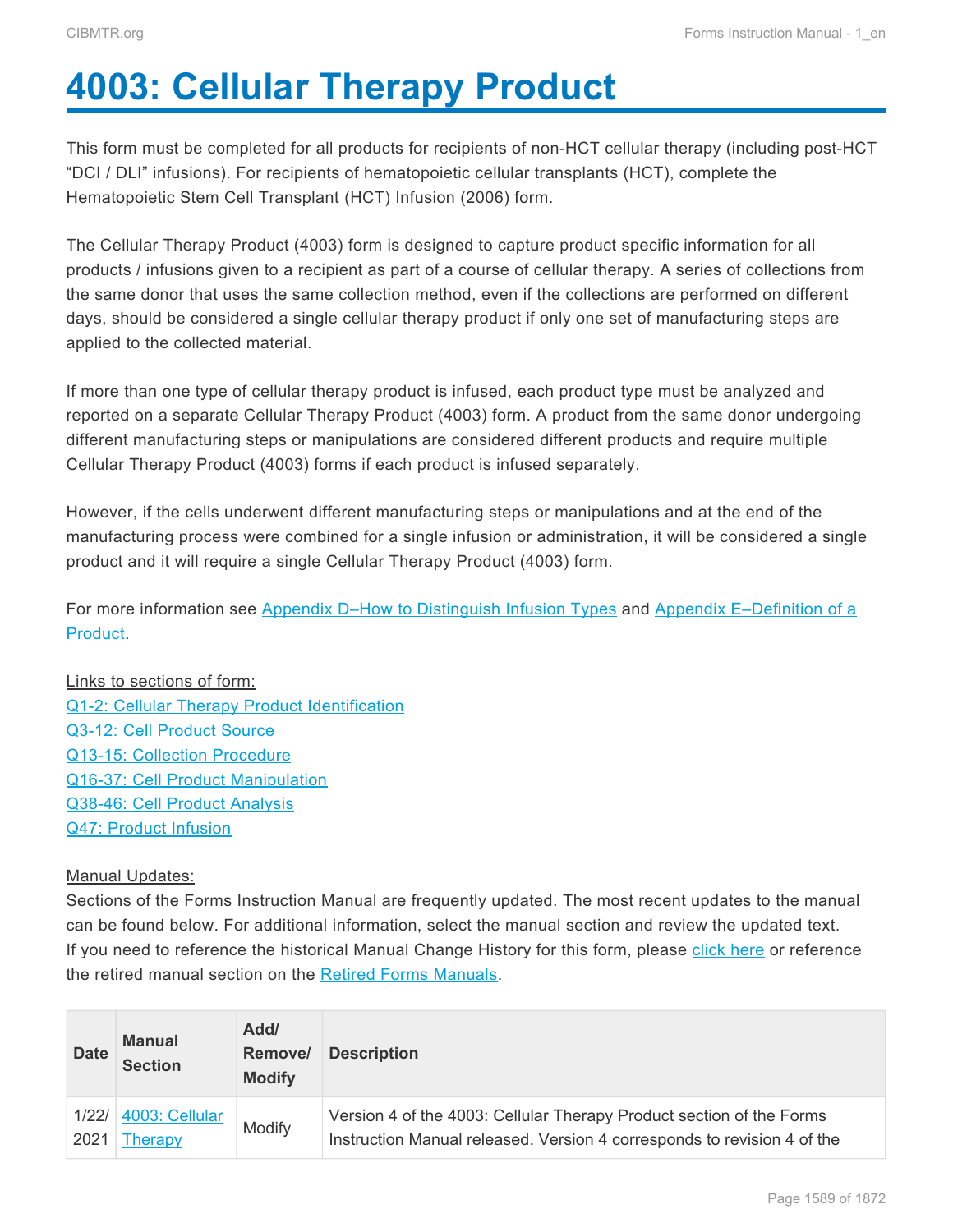[Product](#page-0-0) Form 4003.

*Last modified: Jan 25, 2021*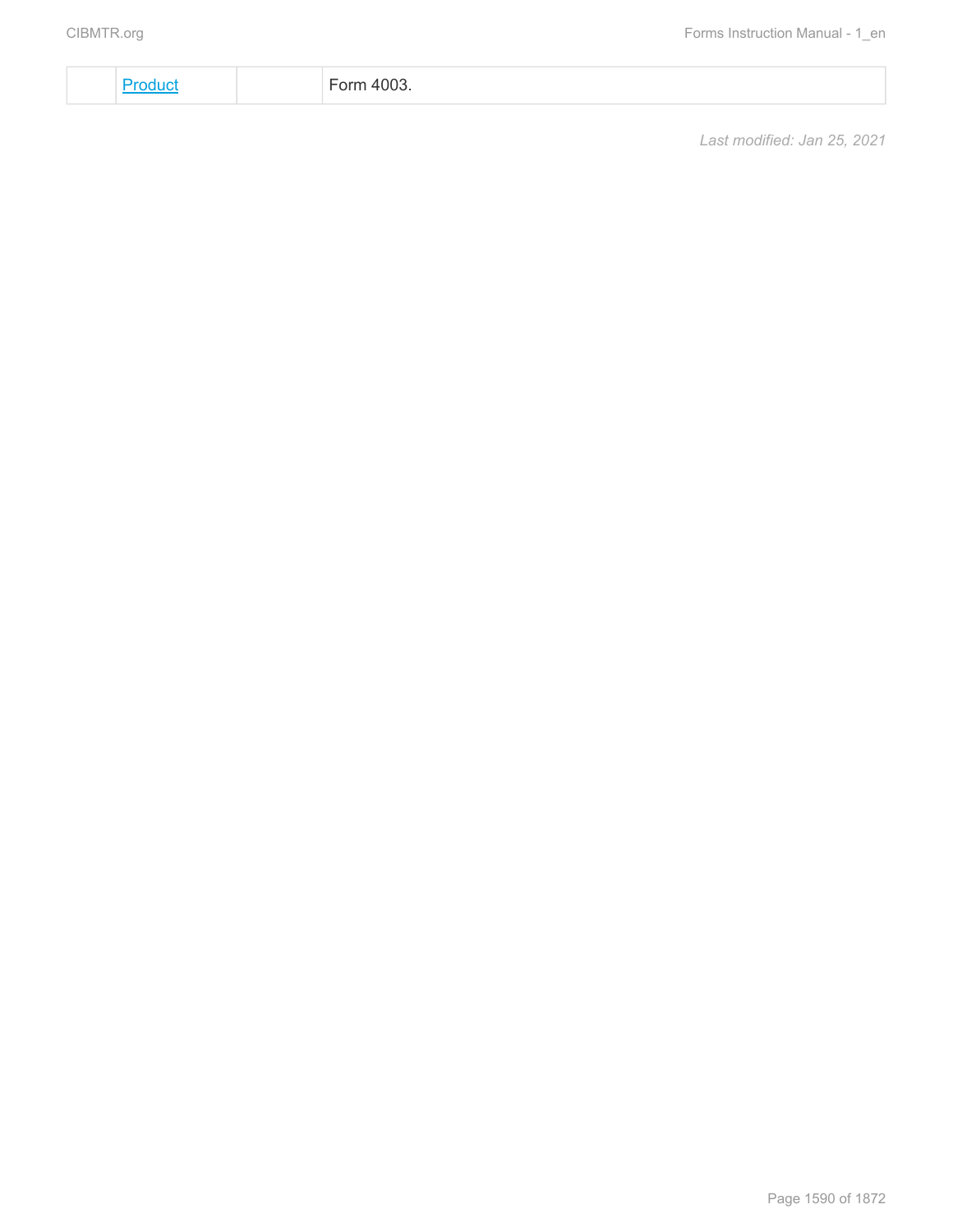# <span id="page-2-0"></span>**Q1-2: Cellular Therapy Product Identification**

If more than one cell therapy product is infused, each product must be reported on a separate Cellular Therapy Product (4003) form.

# **Question 1: Name of product:**

◆ If your center considers this to be a Donor Lymphocyte Infusions (DLI), as reported on the Pre-CTED (4000) form, product name will not be auto-populated. Select Other product for the product name. Pre-CTED (4000) form, product name will not be auto-populated. Select **Other product** for the product name.

The name of the product reported will be auto populated from what was reported on the Pre-Cellular Therapy Essential Data (4000) form. This question is limited to commercially available or pre-commercial products and is used to disable questions related to manufacturing.

If a commercially available product is selected, several questions on this form will be disabled and cannot be answered.

# **Question 2: Is the product out of specification? (only for commercially available products)**

This question is answered for commercially available or pre-commercial products. According to the product label, indicate if the product met specification release criteria, they are also defined as nonconforming products. The FDA specifies a set of criteria that the manufacturers need to comply with in order to define a product as within the specifications. For example, the product viability might be below the specified FDA criterium, however the product is perfectly safe to be administered. In these situations, the manufacture will contact the treating physician and inquire whether the product should still be shipped to the institution. Patients are required to consent to infusion of a product out of specification. These infusions are done as part of an Expanded Access Protocol (EAP)-like format and in some rare instances as single patient Investigational New Product (IND).

This can be found in the patient records, or they will be enrolled into an out of specification protocol with a clinicaltrials.gov number (NCT ID).

# **Section Updates:**

| <b>Question</b> Date of<br><b>Number</b> | Change        | Add/<br><b>Modify</b> | <b>Remove/ Description</b>                                                                                                                      | <b>Reasoning (If</b><br>applicable)                          |
|------------------------------------------|---------------|-----------------------|-------------------------------------------------------------------------------------------------------------------------------------------------|--------------------------------------------------------------|
| $\mathbf{1}$                             | 7/20/<br>2021 | Add                   | Added blue note box for product name: For DCI/DLIs,<br>product name will not be auto-populated. Select "Other<br>product" for the product name. | Clarification on<br>reporting a product<br>name for DCI/DLIs |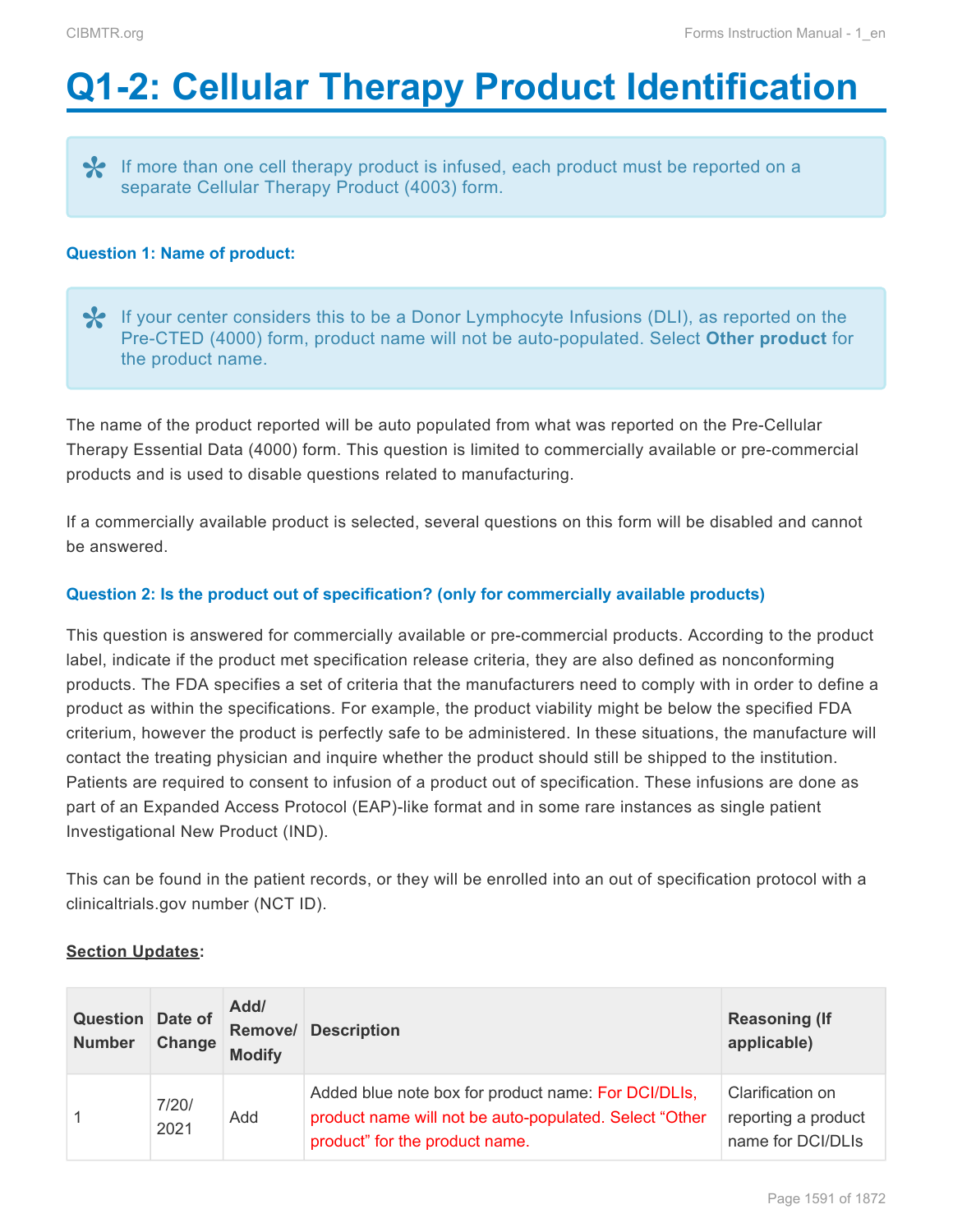# <span id="page-3-0"></span>**Q3-12: Cell Product Source**

# **Question 3-4: Date of cell product collection**

Report if the date of cell product collection is **Known** or **Unknown**. If the date of cell product collection is **Known**, report the date (YYYY-MM-DD). If the date of cell product collection is **Unknown**, continue with question 5.

If the exact date is not known, refer to General Instructions, General Guidelines for Completing Forms for more information regarding reporting partial or unknown dates.

**X** Questions 5-8 allow for the selection of multiple tissue sources and cell types for a product.<br>For example, if the product consists of two different types of lymphocytes, the source of For example, if the product consists of two different types of lymphocytes, the source of cells will be peripheral blood and the cell types will be CD4+ and CD8+ lymphocytes. Also, in the case of a tumor vaccine, the sources will be tumor and peripheral blood and the cell type will be dendritic cells/tumor cell hybridomas.

# **Question 5-6: What is the tissue source of the cellular product? (check all that apply)**

For commercially available products Kymriah® and Yescarta®, BreyanziTM, and Abecma®, **\*** report the tissue source as **Peripheral blood**.

Select from the list the tissue source(s) of the cellular product being reported in this instance. If the source is selected as **Other tissue source**, specify the other source in question 6.

Tissue source of **lymph node** includes draining lymph node.

The tissue source for non-mobilized peripheral blood, peripheral blood apheresis, and MNCs should be reported as **peripheral blood**.

# **Question 7-8: What is the cell type? (check all that apply)**

For commercially available products Kymriah® and Yescarta®, BreyanziTM, and Abecma®, **\*** report the cell type as **Lymphocytes (unselected)**.

Select from the list the cell type(s) of the cellular product reported in this instance. This should be the type of cell(s) harvested to make the product and / or in the product infused. If the cell type is selected as **Other cell type**, specify the other cell type in question 8. All cell types selected here must also be reported on the Cellular Therapy Infusion (4006) form. Please refer to the Cellular Therapy Infusion (4006) section of the CIBMTR Forms Instruction Manual (questions 16-31) for descriptions of cell types.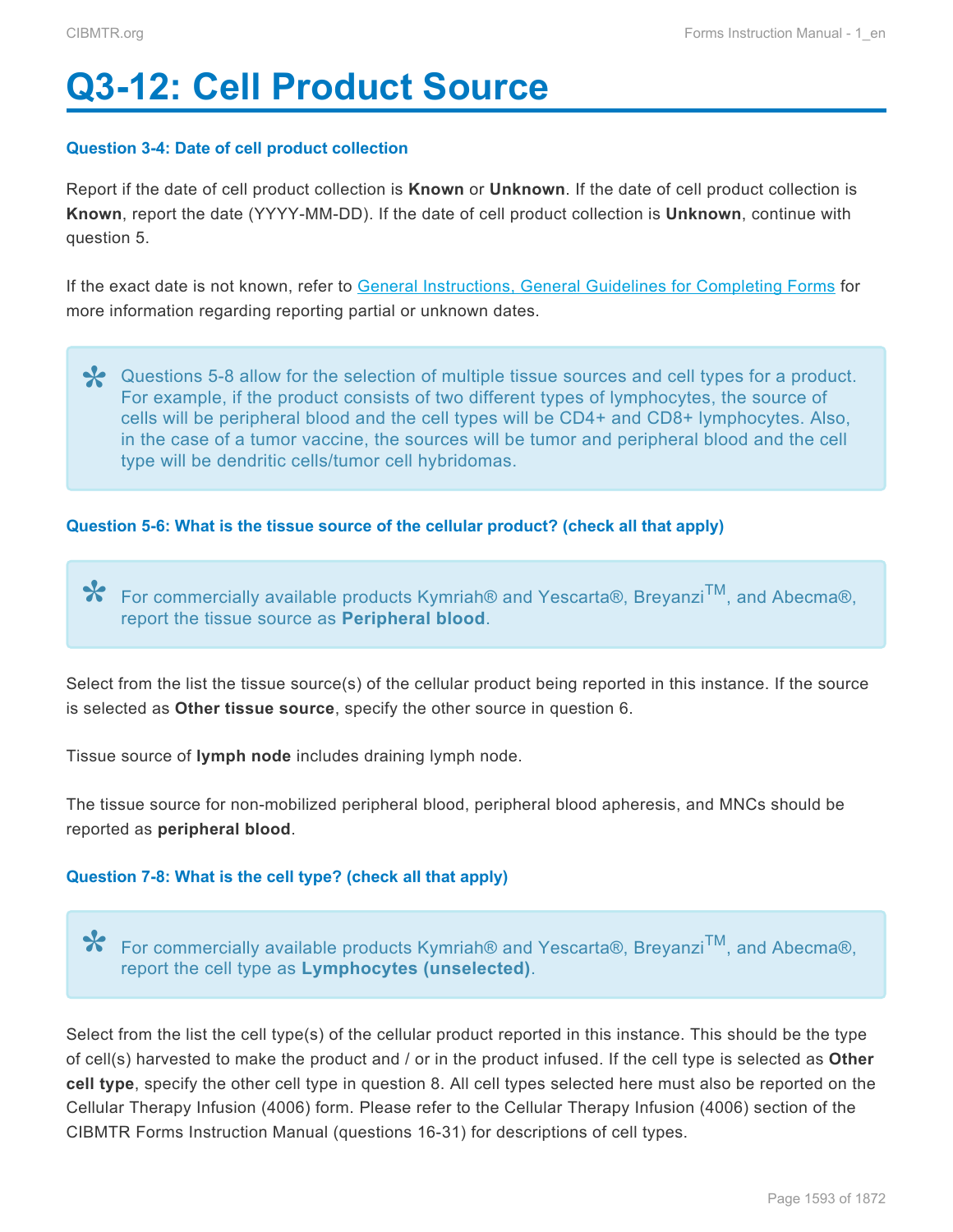# **Question 9-12: Where was the cellular therapy product manufactured / processed?**

Questions 9-12 apply only to products that are not commercially available. If a commercially available product (e.g. Kymriah®, Yescarta®, Tecartus<sup>TM</sup>, Breyanzi<sup>TM</sup>, Abecma®) was selected in question one, continue to question 13.

If the product was manufactured by a pharmaceutical or biotech company, continue with question 11 and select **Pharmaceutical or biotech company** from the list. If the company is not in the dropdown list, select **Other pharmaceutical company** and report the name and location of the company in question 12.

If the product was manufactured by a **Cell processing laboratory off site** that is not a pharmaceutical / biotech company, continue with question 12 and report the name and location of the laboratory.

#### If the product is from an NMDP donor used for a prior HCT, report that the product was manufactured by a "Cell processing laboratory at the same center as the product is being infused," and continue with question 13. **!**

If the product was manufactured by a **Cell processing laboratory at the same center as the product is being infused**, continue with question 13.

If the product was manufactured by another site not listed above, select **Other site** and report the name and location where the cellular therapy product was manufactured / processed in question 12.

# **Section Updates:**

| <b>Question Date of</b><br><b>Number</b> | Change        | Add/<br><b>Modify</b> | <b>Remove/ Description</b>                                                                                                | <b>Reasoning (If</b><br>applicable)                          |
|------------------------------------------|---------------|-----------------------|---------------------------------------------------------------------------------------------------------------------------|--------------------------------------------------------------|
| 5                                        | 7/21/<br>2016 | Add                   | Added the commercially available products<br>Breyanzi <sup>TM</sup> and Abecma® to the blue note box<br>below question 5. | These are new products<br>and were not previously<br>listed. |
|                                          | 7/21/<br>2016 | Add                   | Added the commercially available products<br>Breyanzi <sup>TM</sup> and Abecma® to the blue note box<br>below question 7. | These are new products<br>and were not previously<br>listed. |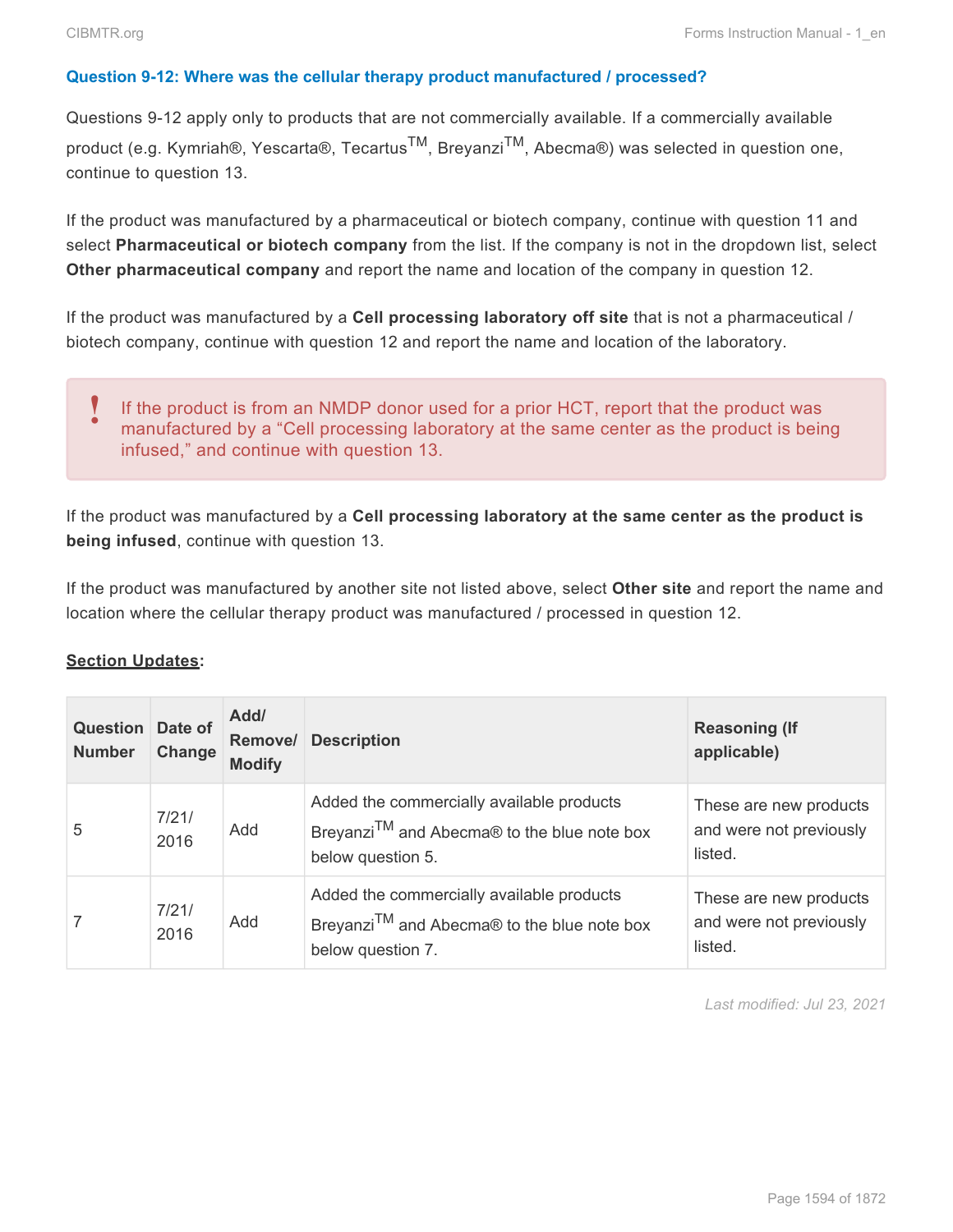# <span id="page-5-0"></span>**Q13-15: Collection Procedure**

**This section applies to Autologous products only. If this was an allogeneic product, continue with the "Cell Product Manipulation" section.**

# **Question 13-14: Specify the method of product collection:**

Specify how the product was collected:

**Bone marrow aspirate:** a sample of liquid bone marrow is removed, usually from the hip bone, breastbone, or thigh bone.

Leukapheresis: removal of blood to collect specific white blood cells (e.g., lymphocytes, CD34+ stem cells, etc.).

**Bioptic sample:** sample taken from a biopsy, typically a tumor biopsy

If the product was collected by a method not listed above, select **Other method** and specify the other product collection method in question 14.

# **Question 15: Number of collections**

Report the number of collections it took to collect the necessary cells for the for the autologous product.

If a collection occurs, but results in insufficient volume or poor quality for product manufacturing, do not report the date or count it as part of the number of collections reported

**Example 1.** A collection is performed March 1st but has a suboptimal yield and is discarded. A second collection is performed March 4th resulting in a product that is used for infusion.

*What to report:* Report only **1 collection** (only the second collection will be reported)

**Example 2.** A collection is performed March 1st but has a suboptimal yield but has acceptable quality. A second collection is performed March 4th and the two are combined to use for a single product.

*What to report:* Report **2 collections** (both collections will be reported)

# **Section Updates:**

|  |  | Question Number Date of Change Add/Remove/Modify Description Reasoning (If applicable) |
|--|--|----------------------------------------------------------------------------------------|
|  |  |                                                                                        |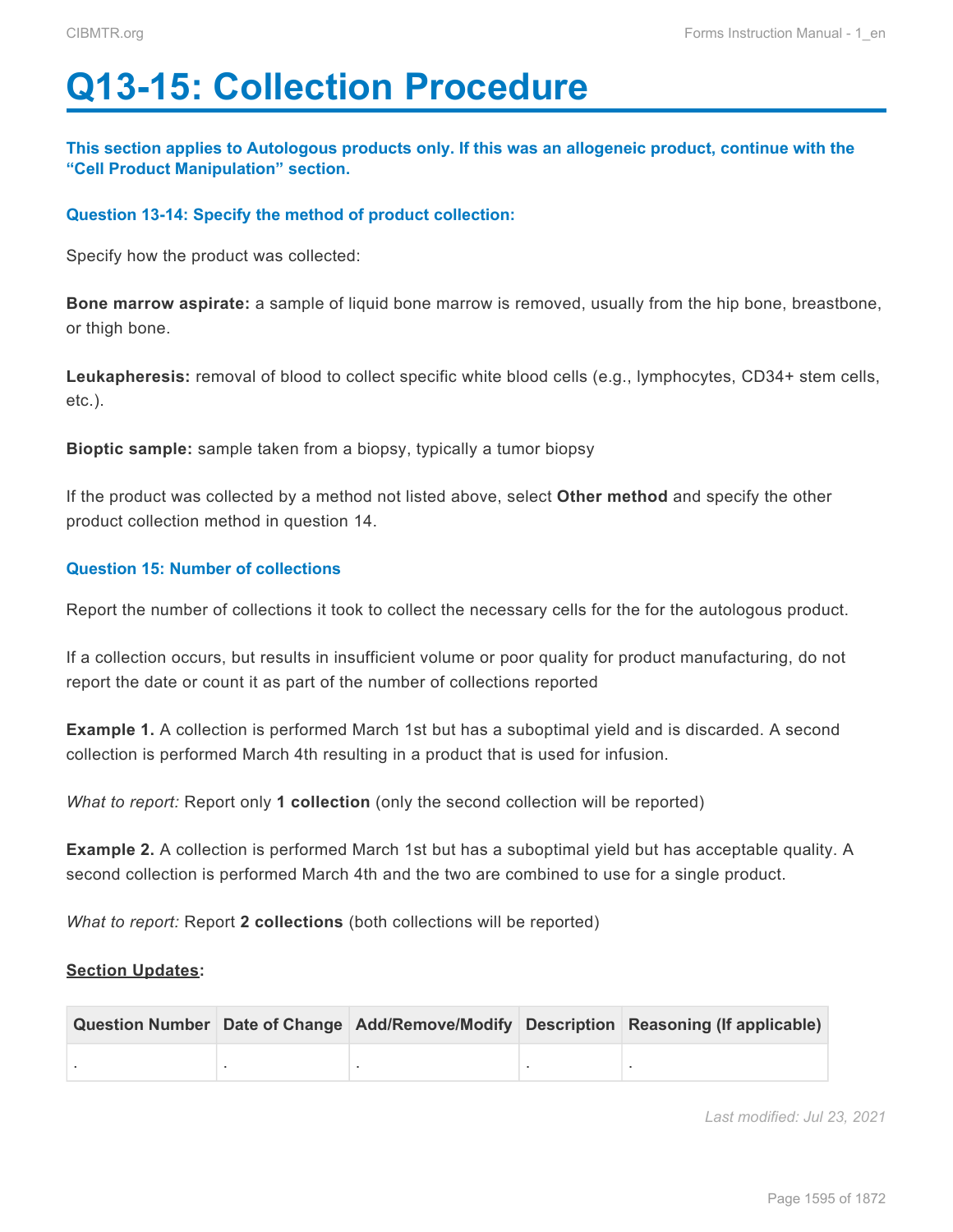# <span id="page-6-0"></span>**Q16-37: Cell Product Manipulation**

**\*** This section applies only to products that are not commercially available. If a commercially available product (e.g., Kymriah®, Yescarta®, Tecartus<sup>TM</sup>, Breyanzi<sup>TM</sup>, Abecma®) or preavailable product (e.g., Kymriah®, Yescarta®, Tecartus<sup>TM</sup>, Breyanzi<sup>TM</sup>, Abecma®) or precommercial product was selected in question one, continue to question 38.

This section specifies any manipulation that was done to manufacture the final cellular therapy product.

#### **Question 16: Were the cells in the infused product selected / modified / engineered prior to infusion?**

Indicate **Yes** if the cells contained in the product were selected (i.e., selective retention of a population of desired cells through recognition of specified characteristics), modified or genetically engineered. Indicate **No** if the cells contained in the product were not selected, modified or genetically engineered in any way prior to infusion and continue with question 31.

# **Question 17: Specify the portion manipulated:**

If the product (e.g., DLI / DCI) being infused as a cellular therapy is a portion from a prior HCT, the portion becomes the "entire" product for the purposes of this form. The product can then be further divided.

Indicate if the **Entire product** or a **Portion of the product** was manipulated. If the entire product was manipulated, continue with question 19.

# **Question 18: Was the unmanipulated portion of the product also infused?**

Indicate **Yes** or **No** if the unmanipulated portion of the product was also infused.

#### **Question 19: Was the same manipulation method used on the entire product / all portions of the product?**

Indicate **Yes** or **No** if the same manipulation was used on the entire product or all portions of the product. All manipulations for each portion of the product should be reported in questions 20-37.

#### **Question 20-21: Specify method(s) used to manipulate the product: (check all that apply)**

Indicate the method(s) of manipulation.

**Steps in Manipulation \*** If the manipulation consists of several steps, individual steps do not need to be reported as separate manipulations. For example, T-cell depletion that is part of expansion does not need to be reported.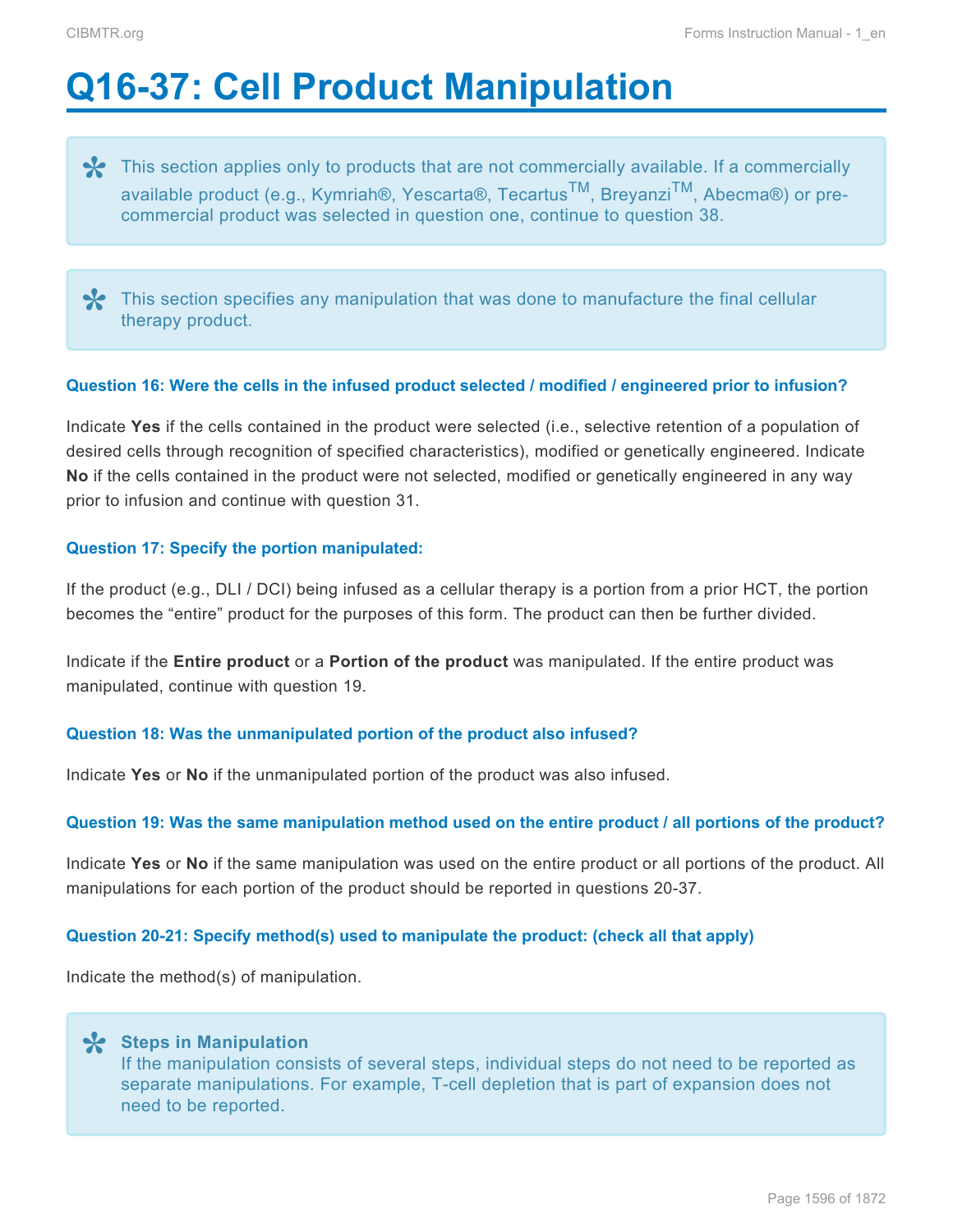# **Cryopreservation as a Manipulation \*** Do not report cryopreservation (including plasma removal as part of cryopreservation) as a method of manipulation

**Cultured (ex-vivo expansion):** cells were placed in culture to increase in number (i.e., to expand) allowing for sufficient cells for infusion.

**Induced cell differentiation:** cells were placed in culture to give rise to cellular elements with biological characteristics other than those of the cells being cultured (i.e., mesenchymal stromal cells cultured to make osteoblasts; pluripotent stem cells cultured to make neural cell precursors). Usually, the description of the process would include the term "differentiation of cells X into cells Y". This scenario can be seen in regenerative medicine indications.

**Cell selection – positive:** the manipulation of a cellular therapy product that a specific cell population(s) is enriched. This may be achieved by using an antibody that binds to a specific population of cells (e.g., CD4+ selection).

**Cell selection – negative:** the manipulation of a cellular therapy product such that a specific cell population(s) is reduced.

**Cell selection based on affinity to a specific antigen:** the cellular product undergoes selection to isolate the target population based on the ability of the target population to bind or recognize a specific antigen (e.g., a T cell population recognizing viral proteins, or a protein associated with a cancer).

**Genetic manipulation (gene transfer / transduction):** cells are manipulated via gene transfer, a process by which copies of a gene are inserted into living cells to induce synthesis of the gene's product; or transduction, a process by which foreign DNA is introduced into a cell by a virus or viral vector. These techniques deliberately alter the genetic material of an organism to make them capable of making new substances or performing new or different functions. Continue with question 22 to report the types of genetic manipulation.

**Other cell manipulation:** not fitting an above category. Specify the other cell manipulation in question.

**Questions 22-37:** These questions apply only if **Genetic manipulation** was selected in **\*** question 20.

# **Question 22-30: Specify the type(s) of genetic manipulations (check all that apply)**

*Viral transduction* is a process by which nucleic acid (DNA) is introduced into a cell by a virus, followed by viral replication in the affected cell. Check the box for the virus(es) used in the viral transduction in question 22.

**Lentivirus:** Lentiviruses are members of the genus of retroviruses that have long incubation periods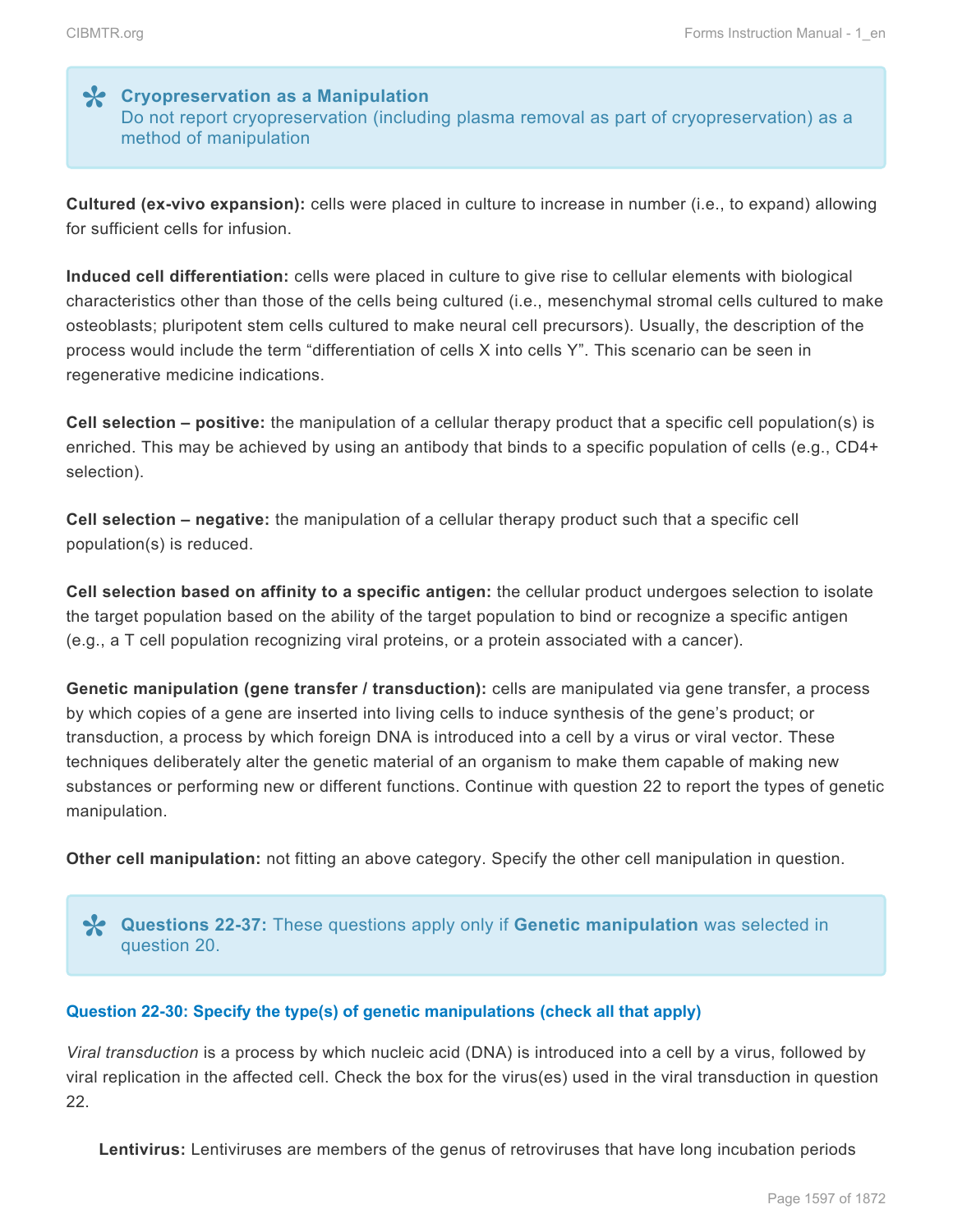and cause chronic, progressive, usually fatal disease in humans and other animals.

**Retrovirus:** Retroviruses are any group of RNA viruses that insert a DNA copy of their genome into the host cell to replicate. HIV is an example of a Retrovirus.

**Transposon:** Transposons are discrete mobile sequences in the genome that can transport themselves directly from one part of the genome to another without the use of a vehicle such as phage or plasmid DNA. They move by making DNA copies of their RNA transcripts which are then incorporated into the genome at a new site.

*Non-Viral transfection* is the process of deliberately introducing naked or purified nucleic acids into eukaryotic cells. Check the box for the method(s) of non-viral transfection in question 22.

**Electroporation:** Electroporation is a process of introducing DNA or chromosomes into cells using a pulse of electricity to briefly open the pores in the cell membranes.

**Other non-viral transfection:** A different non-viral transfection method not previously listed was utilized. Specify the other non-viral transfection method in question 23.

**Gene editing** is a type of genetic engineering in which DNA is inserted or removed from a genome using artificially engineered nucleases. If gene editing is selected, specify which gene was edited in the manipulation in question 24. If an **'Other gene'** was edited, specify the other gene in question 25.

*Non-native protein expression* is a type of genetic engineering in which a gene is transferred codes for an antigen receptor other than one that may already be naturally present in the cell (e.g., T-cells have natural T-cell receptors [TCRs]; a transgenic TCR or a Chimeric Antigen Receptor [CAR] are non- native antigen receptors).

**Chimeric Antigen Receptor (CAR):** A cell-surface receptor that has been engineered to combine novel features and specificities from various sources to enhance its antigen specificity. Engineered T- cells or B-cells will produce the specialized receptor that will be capable of binding to an epitope on its target cell1.

The CAR construct consists of several genes that can exert different functions, such as augment the immune response by co-stimulation, increase affinity, and increase the time it persists in the circulation without being cleared. The CAR construct information is usually unique and may influence its effect against the disease or the severity of side effects. Specify which construct(s) was used in the making of the Chimeric Antigen Receptor (CAR) in question 26. If a construct was utilized that is not in the list, check **Other construct** and specify in question 27.

CD19bζ (zeta) is an antibody fused to CD3ζ (zeta) and should be reported as CD3ζ.

For more information related to the different constructs and their functions, see this article: [https://www.jci.org/articles/view/80010.](http://www.jci.org/articles/view/80010)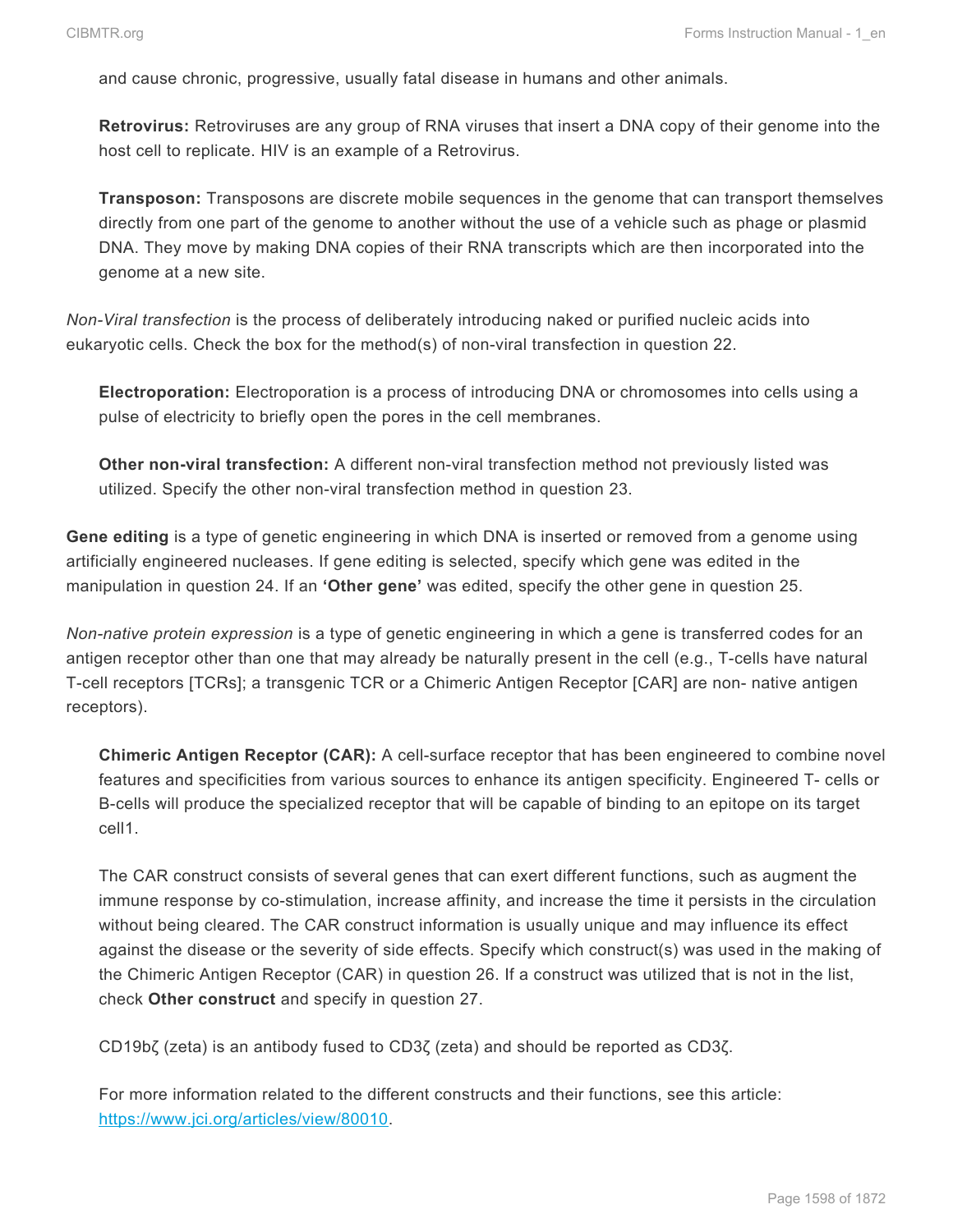<sup>1</sup>NCIthesarus: https://ncit.nci.nih.gov/ncitbrowser/

**Suicide gene:** Cells underwent manipulation to have cell suicide inducing transgenes inserted into the product. Specify the suicide gene in question 28. If Other is selected, specify the other suicide gene in question 29.

iCasp9 is inducible Caspase 9. CaspaCIDe® consists of an inducible caspase 9 (iCasp9) gene together with the small-molecule, bio-inert, chemical induction of dimerization (CID) drug, AP1903.

**T-cell receptor:** Heterodimeric antigen receptors present on the surface of T-cells. Continue with question 31.

**Other genetic manipulation:** Other genetic manipulation that does not fit into a category listed above. Specify the other genetic manipulation in question 30. An example of another genetic manipulation is EGFR (epidermal growth factor receptor).

# **Question 31: Was the product manipulated to recognize a specific target/antigen?**

Indicate **Yes** if the cells were cultured or engineered so that the majority of cells in the end product are able to recognize or bind to a chosen target (e.g., proteins from a virus or a protein from a tumor). This manipulation can be done outside of the context of 'genetic manipulation'. If the product was not manipulated to recognize a specific target / antigen, select **No** and continue with question 38.

# **Question 32: Specify target: (check all that apply):**

Specify if the target is **Viral**, **Tumor / cancer antigen**, or **Other target**.

If the target is **Viral**, select all target viral antigen(s) that apply to the product in question 33.

If the target is **Tumor / cancer antigen**, select all target tumor / cancer antigen(s) that apply to the product in question 35.

If the target is something other than viral or tumor/cancer antigen, select **Other target** and continue with question 37.

# **Question 33-34: Specify the viral target(s): (check all that apply)**

Select all target viral antigen(s) that apply to the product. If the target is **Other virus**, specify the virus in question

34.

# **Question 35-36: Specify the tumor / cancer antigen: (check all that apply)**

Select all target tumor / cancer antigen(s) that apply to the product. If the target is **Other tumor / cancer antigen**, specify the tumor / cancer antigen in question 36.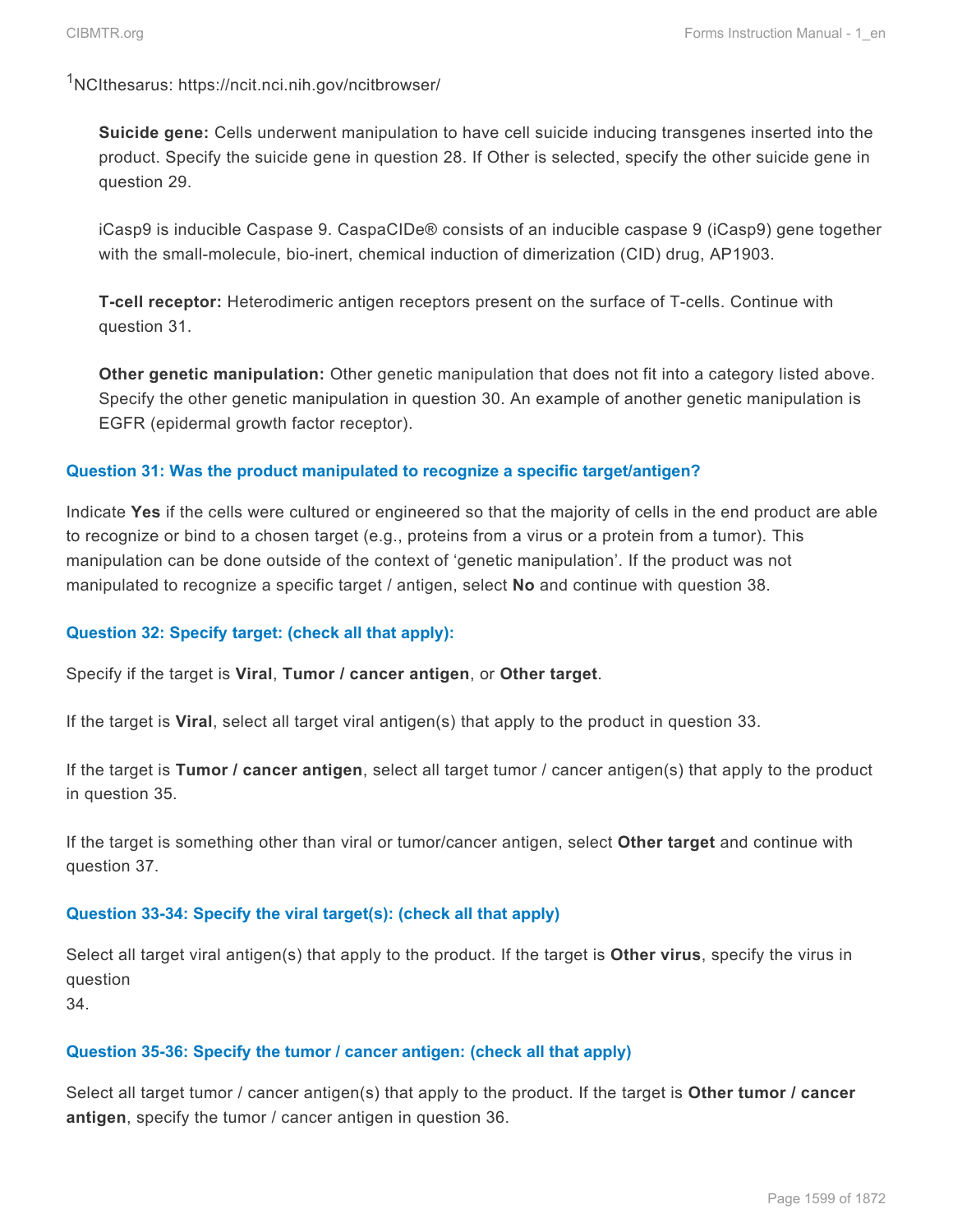# **Question 37: Specify other target:**

If the target is something other than viral or tumor / cancer antigen, specify the other target in question 37.

# **Section Updates:**

|  |  | Question Number Date of Change Add/Remove/Modify Description Reasoning (If applicable) |
|--|--|----------------------------------------------------------------------------------------|
|  |  |                                                                                        |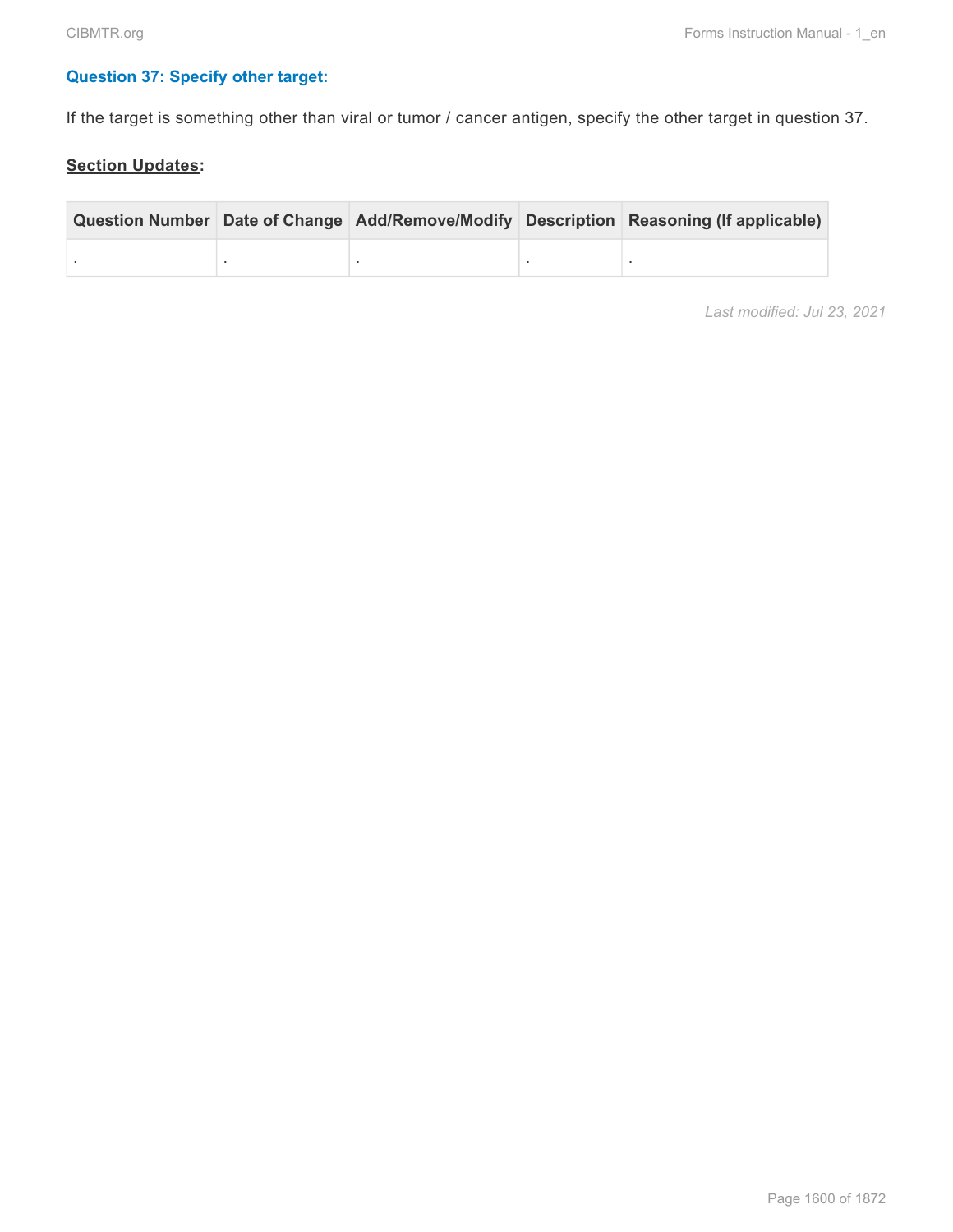# <span id="page-11-0"></span>**Q38-46: Cell Product Analysis**

**\*** This section applies only to products that are not commercially available. If a commercially available product (e.g., Kymriah® or Yescarta®, Tecartus<sup>TM</sup>, Breyanzi<sup>TM</sup>, Abecma®) or pro available product (e.g., Kymriah® or Yescarta®, Tecartus<sup>™</sup>, Breyanzi<sup>™</sup>, Abecma®) or precommercial product was selected in question one, continue to question 47.

# **Question 38: Was transfection efficiency done? (genetically engineered cells)**

Answered for genetically engineered/manipulated cells only. Transfection efficiency is calculated as a percentage of transfected cells from all cells in the sample. There are a number of methods used to determine transfection efficiency including flow cytometry, fluorometry, microscopy, real-time quantitative PCR, etc.

This information will be available from the cell processing lab that is manufacturing the cellular product, and may not be available in the medical record. Indicate Yes if transfection efficiency was done. If transfection efficiency was not done or it is not known if transfection efficiency was performed, select No or Unknown, respectively and continue with question 42.

# **Question 39: Date:**

Specify the date (YYYY-MM-DD) when sample was taken for the transfection efficiency testing.

If the exact date is unknown, please view General Instructions, General Guidelines for Completing Forms for more information on reporting partial and unknown dates.

# **Question 40: Transfection efficiency:**

Report the percent transfection efficiency. Round to the nearest whole number.

# **Question 41: Was transfection efficiency target achieved?**

Transfection efficiency target will be defined by the protocol. Indicate Yes or No if the target defined by the protocol was met.

# **Question 42: Was viability of cells done?**

Indicate if the viability of cells was done. If the viability of the cells was analyzed, select **Yes**. If viability of the cells was not done or it is not known if completed, indicate **No** or **Unknown**, respectively and continue with question 47.

# **Question 43: Date:**

Specify the date (YYYY-MM-DD) when the sample was analyzed to determine viability, not the date the results are available.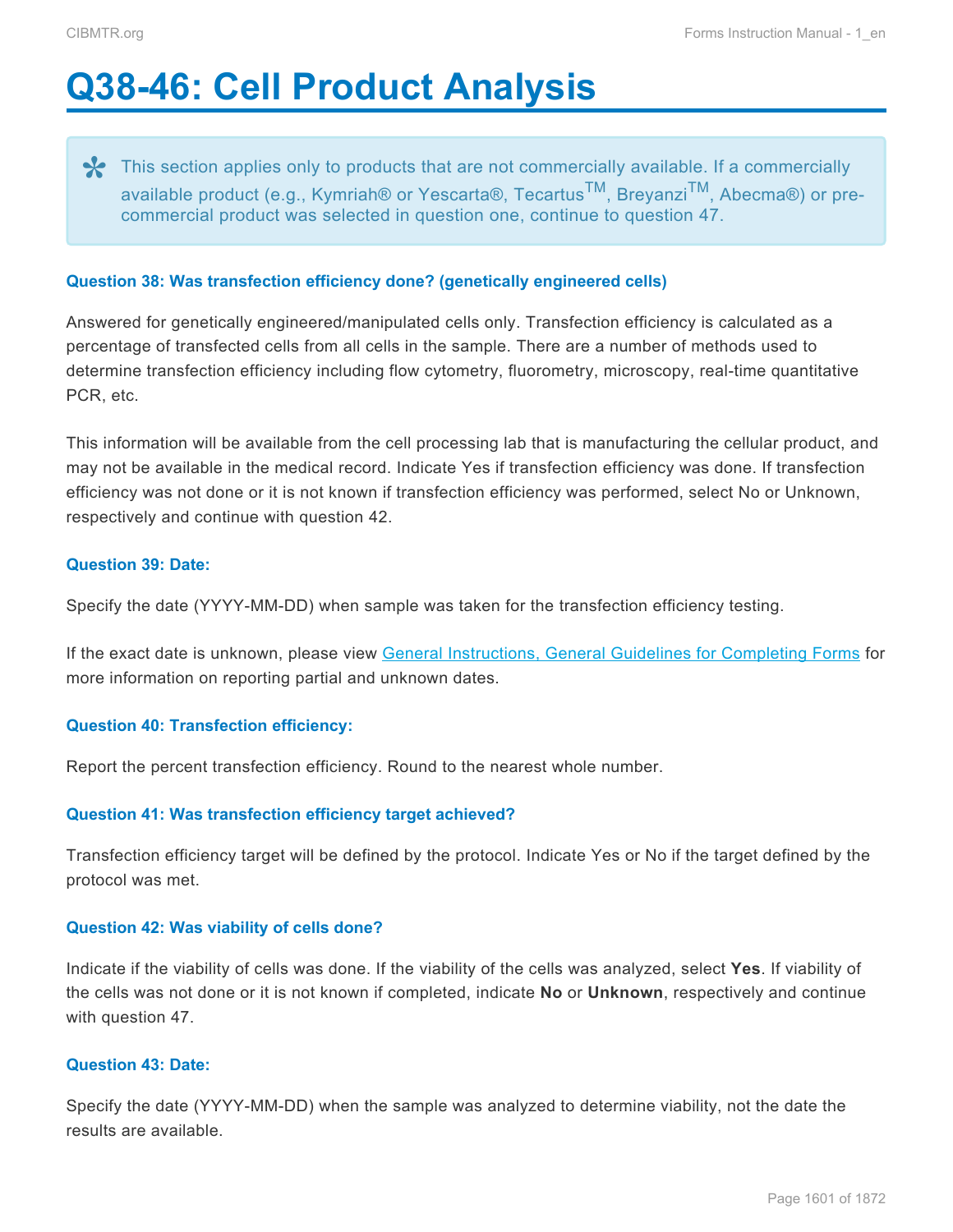If the exact date is unknown, please view General Instructions, General Guidelines for Completing Forms for more information on reporting partial and unknown dates.

# **Question 44: Viability of cells:**

Report the percent viability. Round to the nearest whole number.

# **Question 45-46: Method of testing cell viability:**

Indicate the method of testing viability.

**7-AAD (7-aminoactinomycinD)** and **Propidium iodide** are compounds that can stain dead cells but will not cross the membrane of living cells. Cytometric techniques are used to calculate the percentage of viable cells in a sample.

**Trypan Blue** is a technique where the dead cells become stained when in contact with the compound, but living cells remain impermeable to the dye. Cells are counted under a microscope to determine the percentage of viable cells in a sample.

If both methods of viability testing are performed, report 7-AAD results. If the cell viability was tested using a different method, select **Other method** and specify the method in question 46.

# **Section Updates:**

|  |  | Question Number Date of Change Add/Remove/Modify Description Reasoning (If applicable) |
|--|--|----------------------------------------------------------------------------------------|
|  |  |                                                                                        |